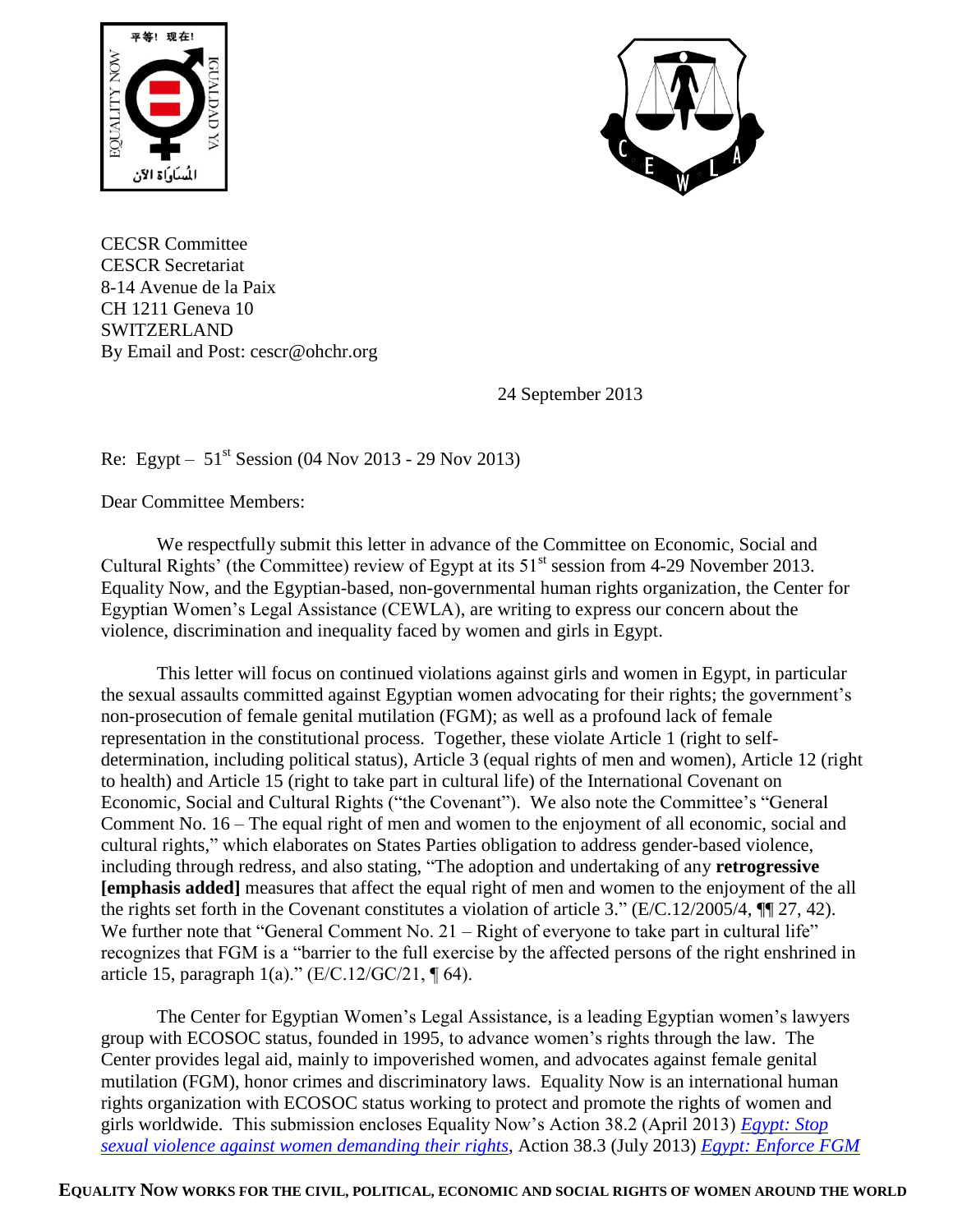*law and prosecute those responsible for Soheir al-Batea's death*, and Action Update 38.4 (September 2013) *Egypt: [Ensure Women's Full Participation in the Constitutional Process and Promote their](http://www.equalitynow.org/take_action/discrimination_in_law_action384)  [Rights.](http://www.equalitynow.org/take_action/discrimination_in_law_action384)*

### *Sexual Violence*

Although at the time of this writing there is a curfew in place and demonstrations are not occurring, Egyptian women peacefully protesting in Tahrir Square and elsewhere were sexually assaulted many times in 2013. In addition to the attacks reported in our April 2013 Action, local human rights groups recorded the abuse of more than one hundred women and at least two counts of rape between 28 June and 6 July 2013. Some believe these were part of an organized action to prevent women from participating in shaping their country. A joint statement issued by seven Egyptian feminist and anti-sexual violence organizations asserts that not only did the incidence of sexual assault against protestors hit record highs, these recent attacks have been even more brutal than those that occurred in January.<sup>1</sup> To date, we are not aware that any woman has been able to obtain justice against any perpetrators; rather reports indicated the police tried to deter women from reporting these crimes. In March 2013, the UN Assistant Secretary-General for Human Rights recognized that women human rights defenders often face unique threats because of their sex and because of the issues they defend, specifically mentioning the sexual harassment of women protestors in Egypt, and declared that states have the primary responsibility for developing protection mechanisms for human rights defenders, including specific measures for the protection of women human rights defenders. $2^{\degree}$ 

This period of instability is difficult for all Egyptian people. However, it is particularly critical for Egyptian women given recent moves to restrict women's constitutional and legal rights and therefore all the more necessary that women are able to participate fully in the future decisionmaking of their country without any threat to their safety. We note that the Committee in its June 2013 List of Issues has already asked the government to, "illustrate what measures have been taken to counter sexual and gender-based violence against women, including violence intended to deter them from attending demonstrations." (E/C.12/WG/EGYY/Q/2-4, para. 9). We hope the government will be pressed to detail what concrete steps it is taking to address this issue and provide justice to those whose rights have been violated.

### *FGM*

 $\overline{a}$ 

One area of regress concerns the non-prosecution of FGM crimes and the potential repeal of the law banning female genital mutilation (FGM) which a prominent member of parliament in 2012 stated should be revoked. Egypt has a responsibility to protect its women and girls from FGM at all times. According to the 2008 Demographic Health Survey in Egypt, the prevalence rate of FGM among women and girls aged 15-49 is 91%. UNICEF reports that despite the ban on FGM, seventytwo percent of FGM cases are now performed by doctors.<sup>3</sup> One such doctor, Raslan Fadl, performed female genital mutilation on thirteen-year-old Soheir Mohamed el-Batea on 6 June 2013 following which she died. According to CEWLA and the Egyptian Coalition for Children's Rights (ECCR), the Dr. Fadl has since performed FGM six or seven times and is still performing FGM. We are calling upon the Egyptian government to provide justice for Soheir and prevent further cases of FGM.

We note that the Committee asked the government in its June 2013 List of Issues to, "provide" information about the number of prosecutions, if any, of individuals performing female genital

<sup>&</sup>lt;sup>1</sup> <http://nazra.org/en/2013/07/brutal-sexual-assaults-vicinity-tahrir-square>

<sup>&</sup>lt;sup>2</sup> <http://www.ohchr.org/EN/NewsEvents/Pages/DisplayNews.aspx?NewsID=13169&LangID=E>

<sup>3</sup> [http://www.unicef.org/egypt/Eng\\_FGMC.pdf](http://www.unicef.org/egypt/Eng_FGMC.pdf)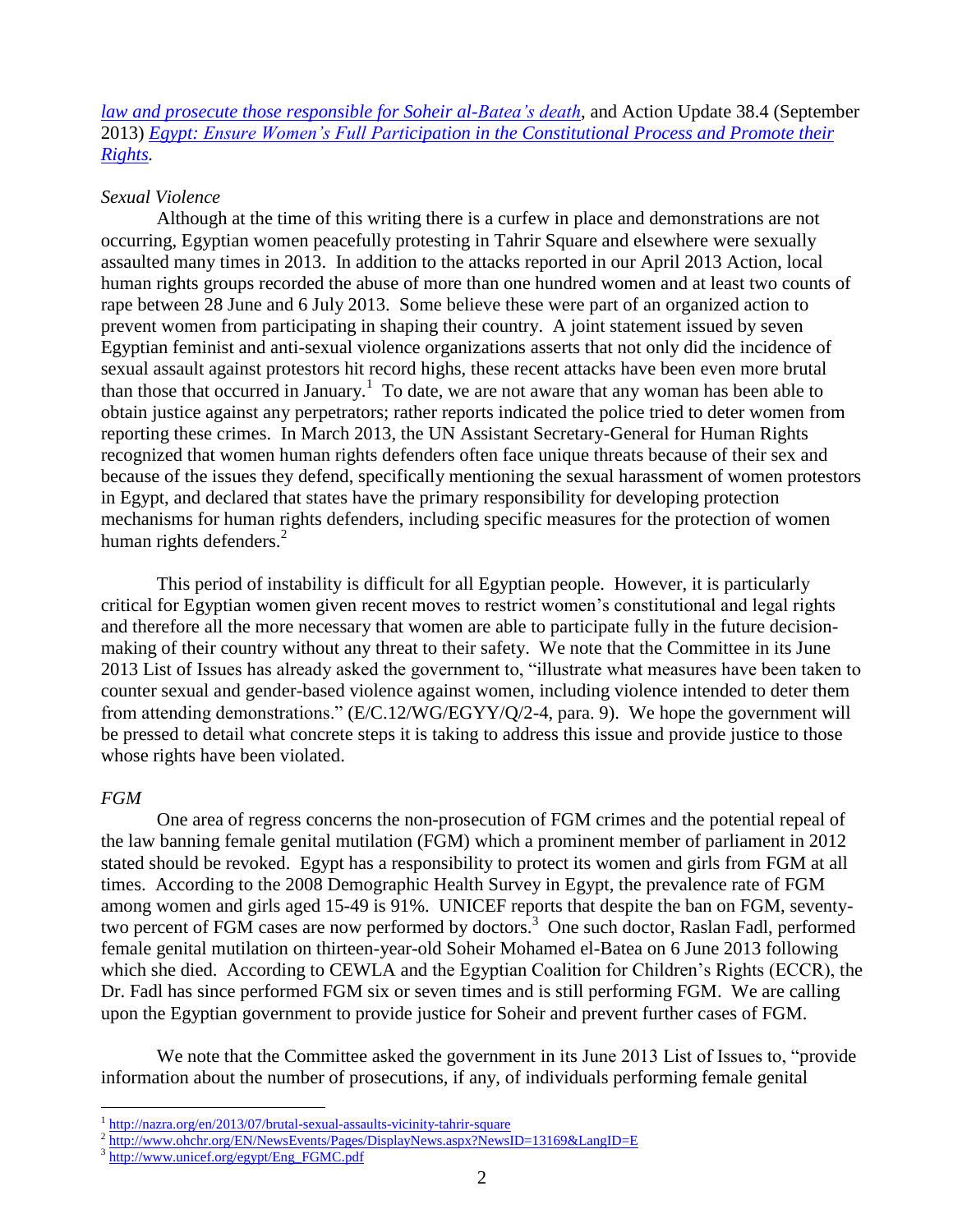mutilation (FGM), and of the outcomes thereof." (E/C.12/WG/EGYY/Q/2-4, para. 10). In addition to the Covenant, Egypt is party to a number of international and regional human rights treaties that mandate the protection of women and girls from the practice of FGM, including the African Charter on the Rights and Welfare of the Child, and the African Charter on Human and Peoples' Rights. Other committees overseeing the UN treaties Egypt has ratified, such as the Committee on the Elimination of Discrimination against Women, have also called upon Egypt to eradicate the practice of female genital mutilation and ensure the effective implementation of Child Law No. 126 of 2008 – Egypt's domestic law which criminalizes FGM.

## *Participation in the Constitutional Process*

For Egyptian women to enjoy their full economic, social and cultural rights they must also be given full civil and political rights on an equal basis with men. We note that the Committee has asked the government to "provide information on the impact of measures taken to increase the representation of women in decision-making positions, in particular in the judiciary, the Shura Council and the People's Assembly." (E/C.12/WG/EGYY/Q/2-4, para. 8). The new interim Egyptian government, however, has excluded women and ignored their demands for full participation by, for example, announcing a 50-member constitutional review committee with only 10% of the places reserved for "women and youth". The selection of women has mostly been limited to representatives of government bodies, which does not reflect the full range of civil society interests, expertise, and demands. Egyptian women are also concerned that no women at all, let alone experts in women's rights, were on the 10-member so-called expert committee, which worked in secret to provide recommendations on constitutional amendments for the constitutional committee. Drafts of the proposals leaked to the media are causing alarm by apparently undermining achievements gained for women.

### *Conclusion*

Equality Now would therefore respectfully ask the Committee to raise with the Egyptian government the following questions:

- 1. What is the government doing to vigorously investigate and prosecute all sexual assaults during the post-January 2011 revolutionary period?
- 2. What is the government doing to enforce and fully prosecute violations of its anti-FGM law, and to ensure that health care providers do not perform FGM and are educated on the health and human rights implications of the practice?
- 3. What is the government doing to ensure women are fairly represented and included in all governmental and administrative processes, including the constitutional process?

Equality Now would also respectfully ask the Committee to recommend to the Egyptian government to:

- 1. Fulfill its international obligations with respect to women by vigorously investigating and prosecuting all sexual assault cases whether they have occurred in public or in private.
- 2. Enforce and fully prosecute violations of its anti-FGM law, enhance community education to change cultural beliefs on FGM, and ensure that health care providers refrain from performing FGM and are educated on the health and human rights implications of the practice.